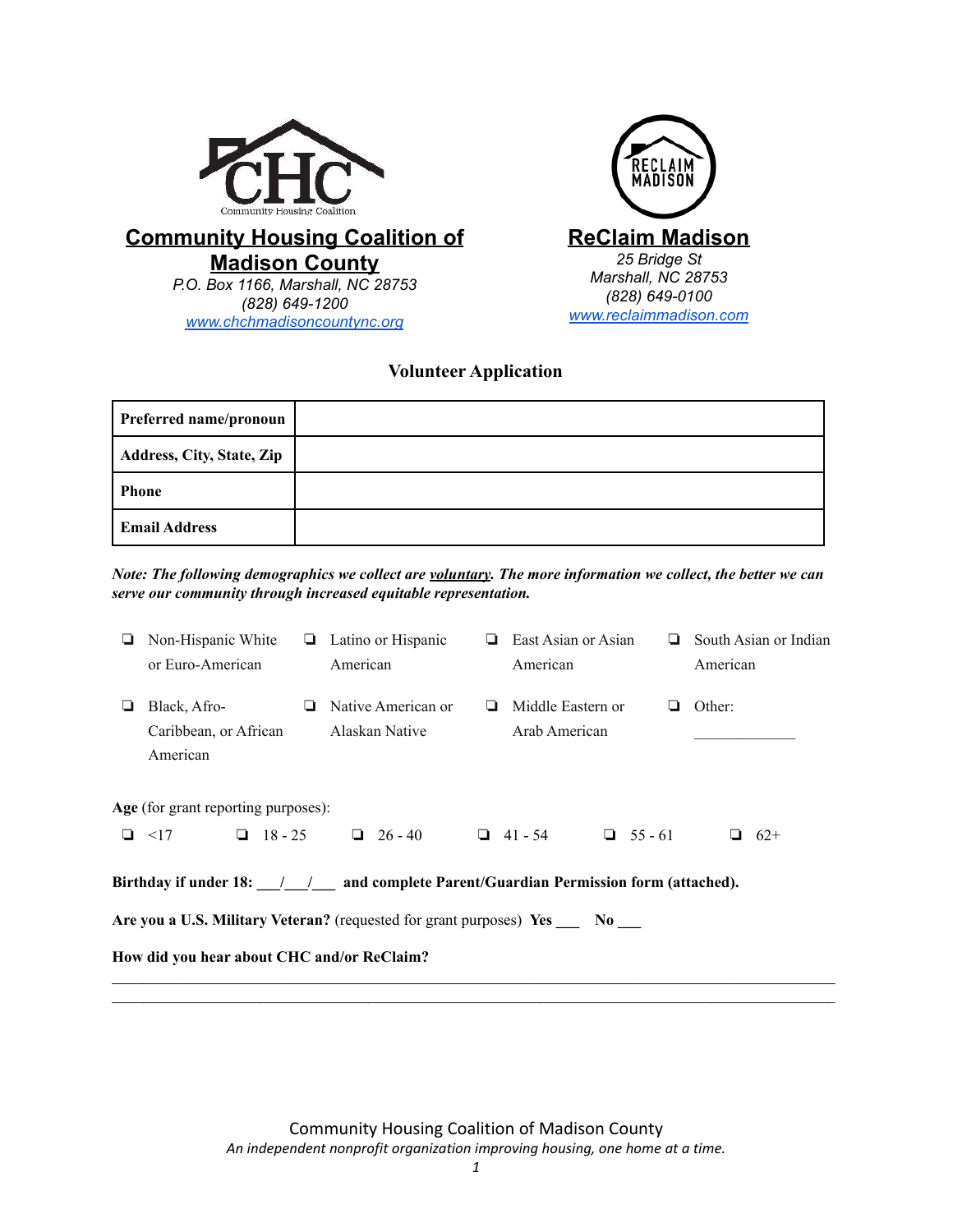### **Which programs would you like to volunteer with** (Check all that apply)**?**

| ❏             | Neighbors Helping Neighbors (NHN) - is a volunteer-driven work program for volunteers to assist in<br>making housing repairs. The local NHN meets one Saturday a month and is led by CHC's Volunteer<br>Coordinator and at least one Project Manager or skilled professional to lead the many projects volunteers<br>will tackle, including interior/exterior painting, roof patching, window replacement, deck repair, lawn                                                   |        |                                                                                                                                                                                                                                |   |                                                                                                                                                                                                                                |  |  |  |
|---------------|--------------------------------------------------------------------------------------------------------------------------------------------------------------------------------------------------------------------------------------------------------------------------------------------------------------------------------------------------------------------------------------------------------------------------------------------------------------------------------|--------|--------------------------------------------------------------------------------------------------------------------------------------------------------------------------------------------------------------------------------|---|--------------------------------------------------------------------------------------------------------------------------------------------------------------------------------------------------------------------------------|--|--|--|
| ▫             | maintenance, and ramp/stairs building.<br>ReClaim Madison: Salvage & Hardware Store - is a social enterprise of CHC. Located in Downtown<br>Marshall, ReClaim Madison is a full service hardware and salvaged building materials/furniture/appliances<br>store. Proceeds go toward CHC's programs. As a volunteer, primary duties include helping to clean and<br>process donations, picking up donations, store inventory organization and other creative projects as needed. |        |                                                                                                                                                                                                                                |   |                                                                                                                                                                                                                                |  |  |  |
| ❏             | Other (i.e. grantwriting, filing, research, fundraising, outreach, or describe here):                                                                                                                                                                                                                                                                                                                                                                                          |        |                                                                                                                                                                                                                                |   |                                                                                                                                                                                                                                |  |  |  |
| Availability: | During which hours are you available for volunteer assignments?                                                                                                                                                                                                                                                                                                                                                                                                                |        |                                                                                                                                                                                                                                |   |                                                                                                                                                                                                                                |  |  |  |
|               | $\Box$ Weekday mornings                                                                                                                                                                                                                                                                                                                                                                                                                                                        |        | $\Box$ Weekend Mornings<br>(Saturday / Sunday)                                                                                                                                                                                 |   | $\Box$ Weekend Afternoons (Saturday /<br>Sunday)                                                                                                                                                                               |  |  |  |
| ❏             | Weekday afternoons                                                                                                                                                                                                                                                                                                                                                                                                                                                             | ❏      | Weekday evenings                                                                                                                                                                                                               | ❏ | Weekend Evenings (Saturday / Sunday)                                                                                                                                                                                           |  |  |  |
|               | Do you prefer volunteering (check all that apply):                                                                                                                                                                                                                                                                                                                                                                                                                             |        |                                                                                                                                                                                                                                |   |                                                                                                                                                                                                                                |  |  |  |
|               | $\Box$ Alone                                                                                                                                                                                                                                                                                                                                                                                                                                                                   | $\Box$ | With a few others                                                                                                                                                                                                              |   | $\Box$ With a large group                                                                                                                                                                                                      |  |  |  |
|               | <b>Your Employment/Volunteer Experience:</b>                                                                                                                                                                                                                                                                                                                                                                                                                                   |        |                                                                                                                                                                                                                                |   |                                                                                                                                                                                                                                |  |  |  |
| If Employed:  |                                                                                                                                                                                                                                                                                                                                                                                                                                                                                |        |                                                                                                                                                                                                                                |   |                                                                                                                                                                                                                                |  |  |  |
|               |                                                                                                                                                                                                                                                                                                                                                                                                                                                                                |        |                                                                                                                                                                                                                                |   | Current Position: Employer: Employer:<br>Responsibilities:                                                                                                                                                                     |  |  |  |
|               |                                                                                                                                                                                                                                                                                                                                                                                                                                                                                |        |                                                                                                                                                                                                                                |   | Volunteer Experience: Summarize any previous volunteer experience, particularly with home repairs or retail:                                                                                                                   |  |  |  |
|               |                                                                                                                                                                                                                                                                                                                                                                                                                                                                                |        |                                                                                                                                                                                                                                |   | Please list any medical conditions or allergies: North Constantinople and the state of the state of the state of the state of the state of the state of the state of the state of the state of the state of the state of the s |  |  |  |
|               | <b>Emergency Contact:</b> Please list two persons that we may contact in the event of an emergency.                                                                                                                                                                                                                                                                                                                                                                            |        |                                                                                                                                                                                                                                |   |                                                                                                                                                                                                                                |  |  |  |
| Address:      | <u> 1989 - Johann John Harry Barbara, martin a bhaile an t-Ann an t-Ann an t-Ann an t-Ann an t-Ann an t-Ann an t-</u><br>Phone Numbers: Home                                                                                                                                                                                                                                                                                                                                   |        | Cell and the contract of the contract of the contract of the contract of the contract of the contract of the contract of the contract of the contract of the contract of the contract of the contract of the contract of the c |   | Work                                                                                                                                                                                                                           |  |  |  |
| Email address |                                                                                                                                                                                                                                                                                                                                                                                                                                                                                |        |                                                                                                                                                                                                                                |   |                                                                                                                                                                                                                                |  |  |  |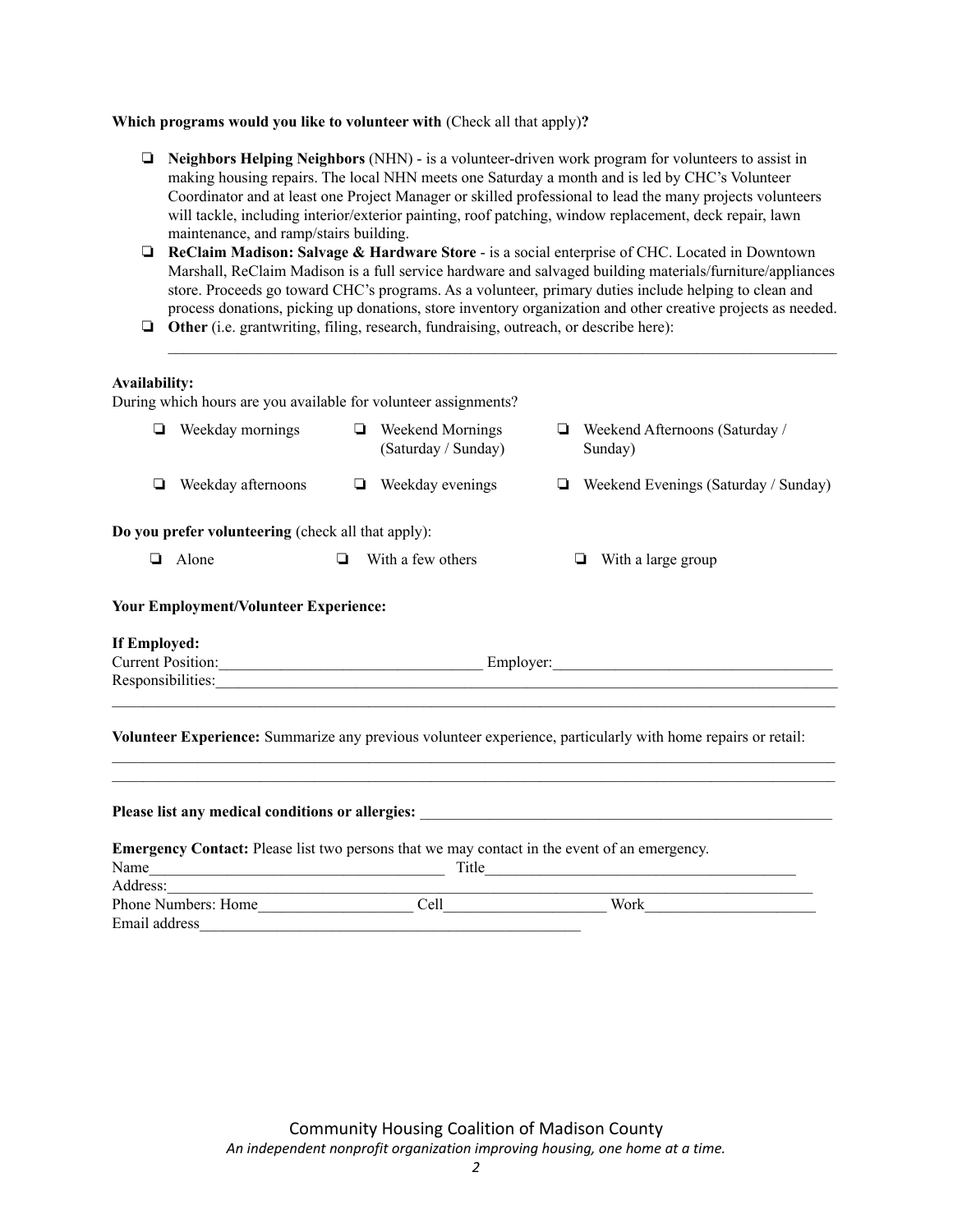| <b>Skill</b>                                  | <b>Basic</b> | Intermediate | <b>Skilled</b> | Professional | <b>Comments</b> |  |
|-----------------------------------------------|--------------|--------------|----------------|--------------|-----------------|--|
| Carpentry/Framing                             |              |              |                |              |                 |  |
| Electrical                                    |              |              |                |              |                 |  |
| Plumbing                                      |              |              |                |              |                 |  |
| Finish Carpentry                              |              |              |                |              |                 |  |
| Heating / A/C                                 |              |              |                |              |                 |  |
| Dry Wall                                      |              |              |                |              |                 |  |
| Roofing                                       |              |              |                |              |                 |  |
| Brick / Masonry                               |              |              |                |              |                 |  |
| Concrete                                      |              |              |                |              |                 |  |
| Painting                                      |              |              |                |              |                 |  |
| Welding                                       |              |              |                |              |                 |  |
| Flooring (specify<br>types)                   |              |              |                |              |                 |  |
| Tiling                                        |              |              |                |              |                 |  |
| Vinyl Siding                                  |              |              |                |              |                 |  |
| Weatherization                                |              |              |                |              |                 |  |
| General Repairs                               |              |              |                |              |                 |  |
| Window / Door<br>Replacement                  |              |              |                |              |                 |  |
| Demolition                                    |              |              |                |              |                 |  |
| General Helper (clean<br>up, yard work, etc.) |              |              |                |              |                 |  |
| <b>Customer Service</b>                       |              |              |                |              |                 |  |
| Point of Sale Systems                         |              |              |                |              |                 |  |
| Other RelevantSkills & Licenses:              |              |              |                |              |                 |  |

**Please rate your abilities in the following construction/retail skills** (Check appropriate column).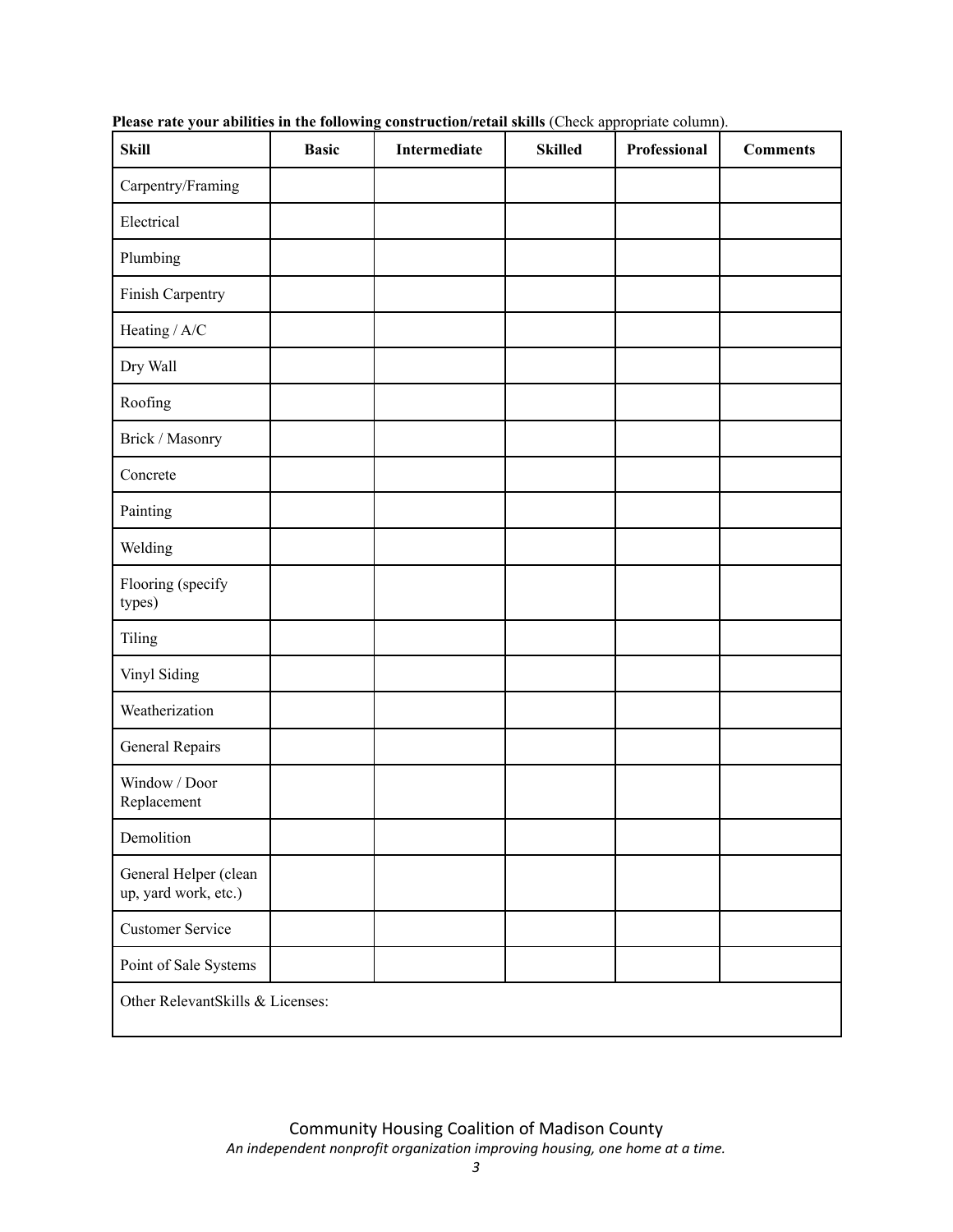### **Applicant Certifications:** I hereby certify that…

- 1- The above information is complete and true to the best of my knowledge.
- 2- I have read the listed expectations for volunteers and can assure that I meet these requirements.
- 3- I have signed and enclosed the attached waiver regarding liability.
- 4- I have signed the attached confidentiality assurance statement.
- 5- (If volunteer is under age 18) I have obtained and enclosed the Parent/Legal Guardian consent form.

Name (Printed) Signature If under 18, Parent/Legal Guardian Signature \_\_\_\_\_\_\_\_\_\_\_\_\_\_\_\_\_\_\_\_\_\_\_\_\_\_\_\_\_\_\_\_\_\_\_ Date  $\Box$ 

#### **Our Policy**

It is the policy of this organization to provide equal opportunities without regard to race, color, religion, national origin, gender, sexual preference, age or disability. We encourage members of underrepresented communities to apply and actively seek volunteers that reflect the broad diversity of our geographic region.

## **Thank you for completing this application. Please mail the completed form to:** Liana, McCune, Volunteer Program Coordinator

Community Housing Coalition of Madison County P. O. Box 1166 Marshall, NC 28753 Or submit via email [Liana@chcmadisoncountync.org](mailto:Laura@chcmadisoncountync.org) *Feel free to call 828-649-1200 or email with any questions.*

We will contact you to discuss what current volunteer opportunities would be a great mutual fit. Thank you for considering volunteer service with the Community Housing Coalition of Madison County and ReClaim Madison.